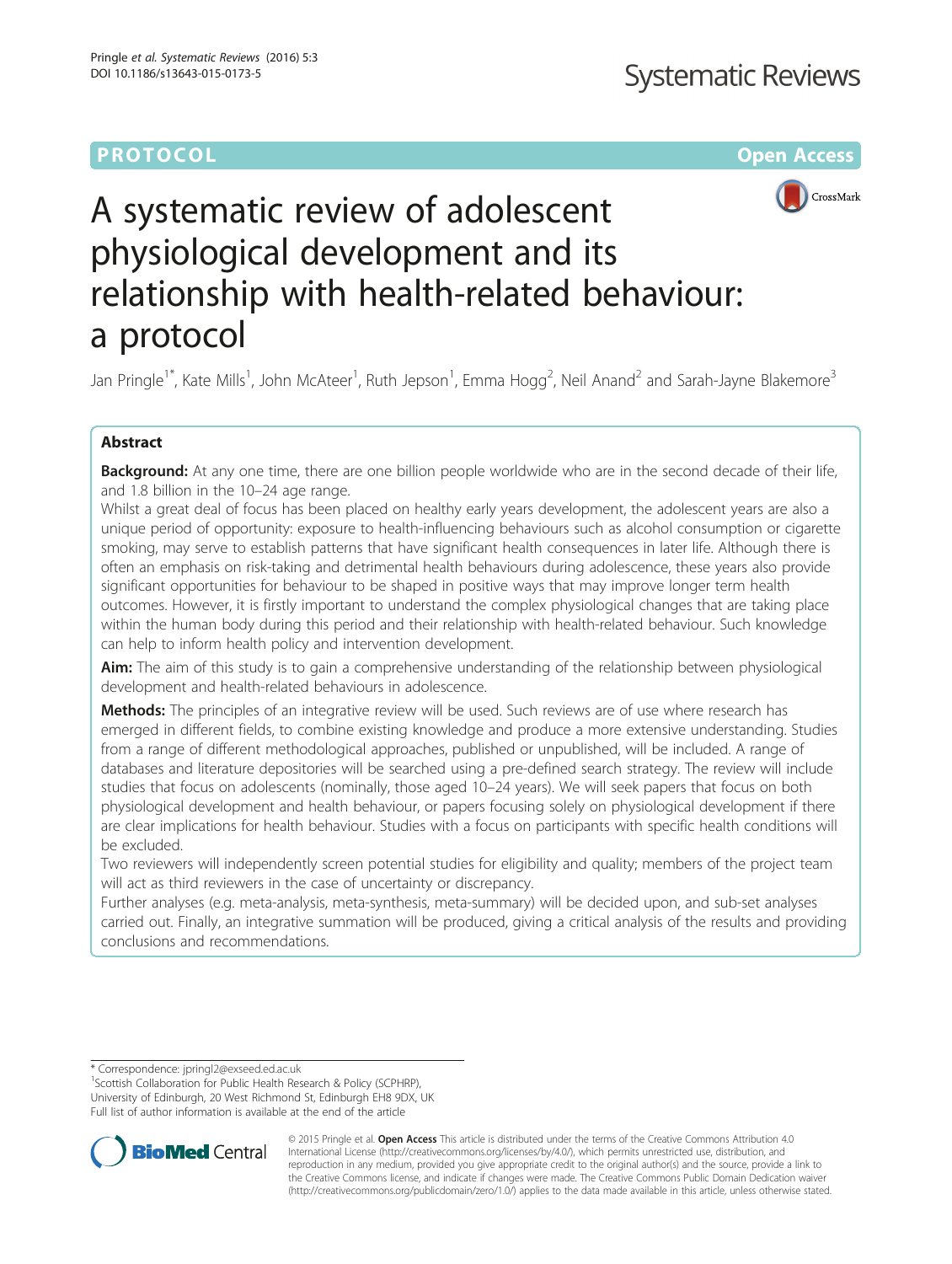### Introduction and background

At any one time, there are one billion people worldwide who are in the second decade of their life [\[1\]](#page-5-0) and 1.8 billion in the 10–24 age range [\[2](#page-5-0)]. Broadly speaking, adolescence occurs in and around the second decade and is the transitional developmental period between childhood and adulthood. The term adolescence, derived from the latin meaning for 'growing up', has no universally accepted definition. For example, WHO [\[2\]](#page-5-0) describes adolescence as a period in human growth and development that occurs nominally between the ages of 10 and 19. Others define it as incorporating young adulthood, spanning a variable period of time between the ages of 10 and 24 [[3\]](#page-5-0). There is widespread agreement that adolescence starts at puberty and ends with the uptake of mature social roles, such as employment and child rearing. Due to the later transition into these roles in many developed countries, the longer and later definition may therefore be more appropriate. There are, however, recognised wide variations in the start and end points of adolescence, including differences between cultures and individuals [\[4\]](#page-5-0).

Whilst a great deal of focus has been placed on the importance of healthy early childhood development [[5](#page-5-0)–[7](#page-5-0)], the adolescent years are a unique period in their own right. For example, during this period, there is increased exposure to health-influencing behaviours such as alcohol consumption and cigarette smoking. These behaviours, in conjunction with peer group pressure, may contribute to the establishment of patterns that have significant health consequences in later life [[8](#page-5-0)]. However, whilst there is often an emphasis on risk and detrimental health behaviours during adolescence [\[9\]](#page-5-0), these years also provide significant opportunities for behaviour to be shaped in positive ways that may improve longer term health outcomes [[1](#page-5-0)]. The capacity of adolescents to make decisions and take control of their own future life course should not be underestimated, especially if they are appropriately informed.

Intervening to support positive health choices during adolescence therefore has the potential to lessen the likelihood of developing a health condition in later life, with possible positive implications for future health service provision and resources. An understanding of the complex physiological changes that are taking place within the human body during this period and the relationship with health-related behaviours is the first step towards recognising adolescence as a transition period that warrants a specific focus as a unique period of opportunity. Such knowledge can help to inform health policy and intervention development.

The aim of this systematic review is to gain an understanding of the relationship between physiological development and health-related behaviours in adolescence. The objectives are to:

(1)Identify and describe the range of evidence that explores the relationship between physiological development and health behaviours in adolescence (2)Determine the strength of such evidence

This review forms the first phase of a wider adolescent and young adult research programme (see Additional file [1\)](#page-5-0). It is hoped that the findings of the review will help to inform policy, practice, and future research priorities.

### **Methods**

Previous associated reviews [\[9](#page-5-0), [10](#page-5-0)], which have both focussed on adolescent health in more general terms, indicate that data may be found from a broad range of sources. In order to encompass such a wide variety of literature, this systematic review will be based on the principles of an integrative review. This approach can be used to capture an extensive range of studies with a common focus on the chosen topic of interest [\[11\]](#page-5-0). Integrative reviews are the most comprehensive of all review approaches, facilitating the inclusion of different methodological approaches, and both published or unpublished literature [\[12](#page-5-0)]. Such reviews can combine existing knowledge to produce a more extensive understanding [[13](#page-6-0)].

Within a systematic integrative review, similar studies can be grouped together (e.g. clinical trials and comparative studies or qualitative and descriptive studies). Quality criteria instruments and analytical methods can then be selected to be relevant to each type.

The stages of the review are summarised in Table [1](#page-2-0), with key elements of the review being further detailed below.

#### Variables of interest

The purpose of the review is to gain a comprehensive understanding of the complex and potentially multifaceted relationship between physiological development and health-related behaviours in adolescence. The main variables of interest are theories and hypotheses related to physiological development in adolescence and relationships with health-related behaviour. In particular, the review will aim to assess the strength of such evidence.

### Focus and boundaries

To assist with the classification of the review studies, all identified material will be screened for relevance using the broad inclusion criteria of adolescent physiological development and health behaviours. Physiological development will encompass a broad range of biological systems (e.g. musculo-skeletal, nervous, endocrine, integumentary, cardiovascular, respiratory, digestive, reproductive) and associated biochemical and hormonal processes.

Health-related behaviours will include areas such as diet and nutrition, physical activity, substance use (including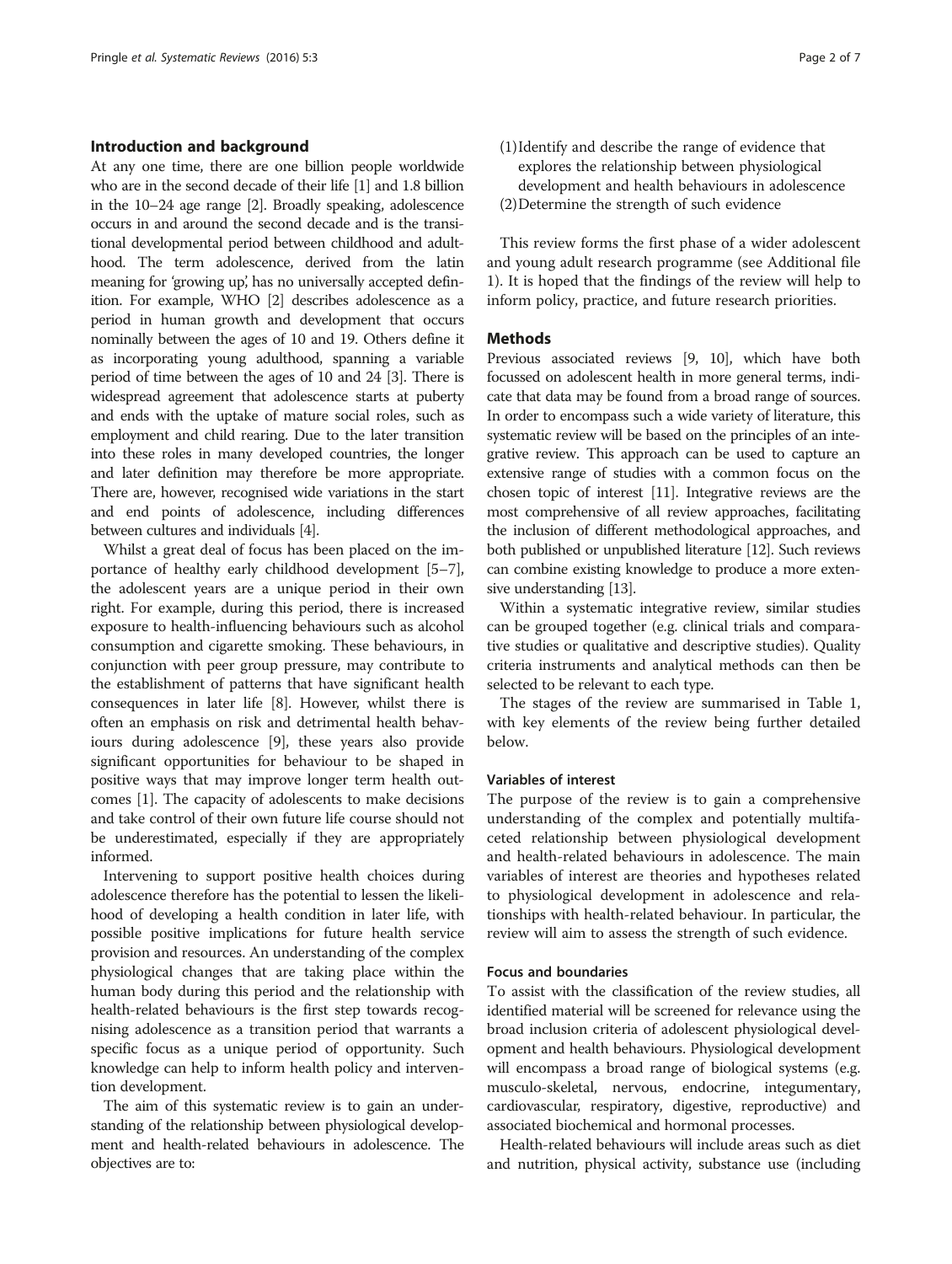| Stages of review           | Aim/purpose                                                                                                                            | Details                                                                                                                                                                                                                                                                                                                                                                                                                                                                                                                                                                                                                                                  |  |
|----------------------------|----------------------------------------------------------------------------------------------------------------------------------------|----------------------------------------------------------------------------------------------------------------------------------------------------------------------------------------------------------------------------------------------------------------------------------------------------------------------------------------------------------------------------------------------------------------------------------------------------------------------------------------------------------------------------------------------------------------------------------------------------------------------------------------------------------|--|
| (1) Problem<br>formulation | To clearly state topic<br>of interest and purpose of review                                                                            | • List variables of interest<br>• Set focus and boundaries                                                                                                                                                                                                                                                                                                                                                                                                                                                                                                                                                                                               |  |
| (2) Literature<br>search   | To make explicit and<br>justify search strategy<br>and sampling criteria                                                               | • Specify databases and other search methods<br>• State type of literature to be included (e.g. published/unpublished)<br>• Detail key words<br>• Acknowledge publication bias                                                                                                                                                                                                                                                                                                                                                                                                                                                                           |  |
| $(3)$ Data<br>evaluation   | To assess type, scope,<br>diversity, and quality<br>of accessed literature                                                             | • Specify different types of study found and classify into sub-groups<br>• Decide on quality criteria instruments for each type of study                                                                                                                                                                                                                                                                                                                                                                                                                                                                                                                 |  |
| (4) Data synthesis         | To specify systematic<br>analytical method<br>To create an innovative synthesis<br>To formulate a unified<br>and integrated conclusion | • Data reduction: simplify sub-groups into a manageable<br>framework according to the type (e.g. qualitative, comparative,<br>experimental); create short summaries of each primary source<br>• Data display: create charts or visual network displays to<br>show connection within each sub-group type<br>• Data comparison: identify patterns, themes, relationships,<br>and major variables within and between sub-groups<br>• Conclusion drawing and verification: creative and critical<br>analysis of data, acknowledging commonalities and differences,<br>and including any justifiable generalisations<br>• Production of integrative summation |  |
| (5) Presentation           | To capture the depth and breadth of the topic and<br>produce a comprehensive understanding                                             | • Summary should contribute to a new understanding<br>· Specify implications for practice, research, and policy<br>• Note limitations of the review as a whole                                                                                                                                                                                                                                                                                                                                                                                                                                                                                           |  |

<span id="page-2-0"></span>**Table 1** Five stages of an integrative literature review (summarised from Whittemore and Knafl [[11](#page-5-0)])

smoking), sexual behaviours, and sleep. Outcome measures will potentially refer to any of these systems or behaviours.

Where there is insufficient evidence in the title and abstract to make a decision, full-text papers/reports will be retrieved and narrow screening criteria used on all full text papers.

Narrow screening will focus on the study design, population, intervention, and outcome (SPIO) criteria:

Study design This review will consider all research designs and types of publication. Randomised controlled trials, non-randomised controlled trials, comparative studies, case control studies, and cohort studies will all be considered for inclusion. Qualitative data will be included, if relevant, as will published reports and grey literature such as unpublished dissertations/theses (where accessible) to reduce the likelihood of publication bias.

Population Studies that include adolescents aged nominally between ≥10 and ≤24 years will be included, although no definitive age barriers will be used to avoid excluding potentially relevant research, with the proviso that the topic focus relates to the adolescent life stage. Papers reporting exclusively on younger children and/or adults will be excluded. Studies of non-human subjects will be included if they supplement the knowledge base (e.g. add further information regarding mechanisms).

Studies with an exclusive focus on participants with specific clinical health conditions will be excluded, since these groups may have distinct needs in terms of development and health behaviour. These groups include individuals diagnosed with eating disorders, addictions, or major mental health disorders. Studies that focus exclusively on individuals with morbid (or severe) obesity will be excluded, due to the clinical impact on health and subsequent health-related behaviours.

Interventions All types of intervention will be included, if relating to adolescent physiological development and including explicit or implicit links to health behaviour.

Outcomes Included outcome measures will not be restrictive, with the proviso that there is a relationship between physiological development and health behaviour.

Physiological development will include such elements as relate to healthy and normal functioning and the physical and chemical phenomena involved therein [\[14](#page-6-0)].

Health behaviours will relate to behaviours that have the potential to impact on health, such as dietary intake, physical exercise, sexual behaviour, sleep, and substance use (including alcohol, drugs, smoking, and solvents). Papers that solely focus on situations where substance use had evolved into an addiction will be excluded, as will studies involving gambling.

We will include studies that examine pre-adolescent biological development if these studies also relate this to adolescent physiology and health-related behaviour. We will also include studies that assess the impact of adolescent physiological development on health-related behaviour in adulthood.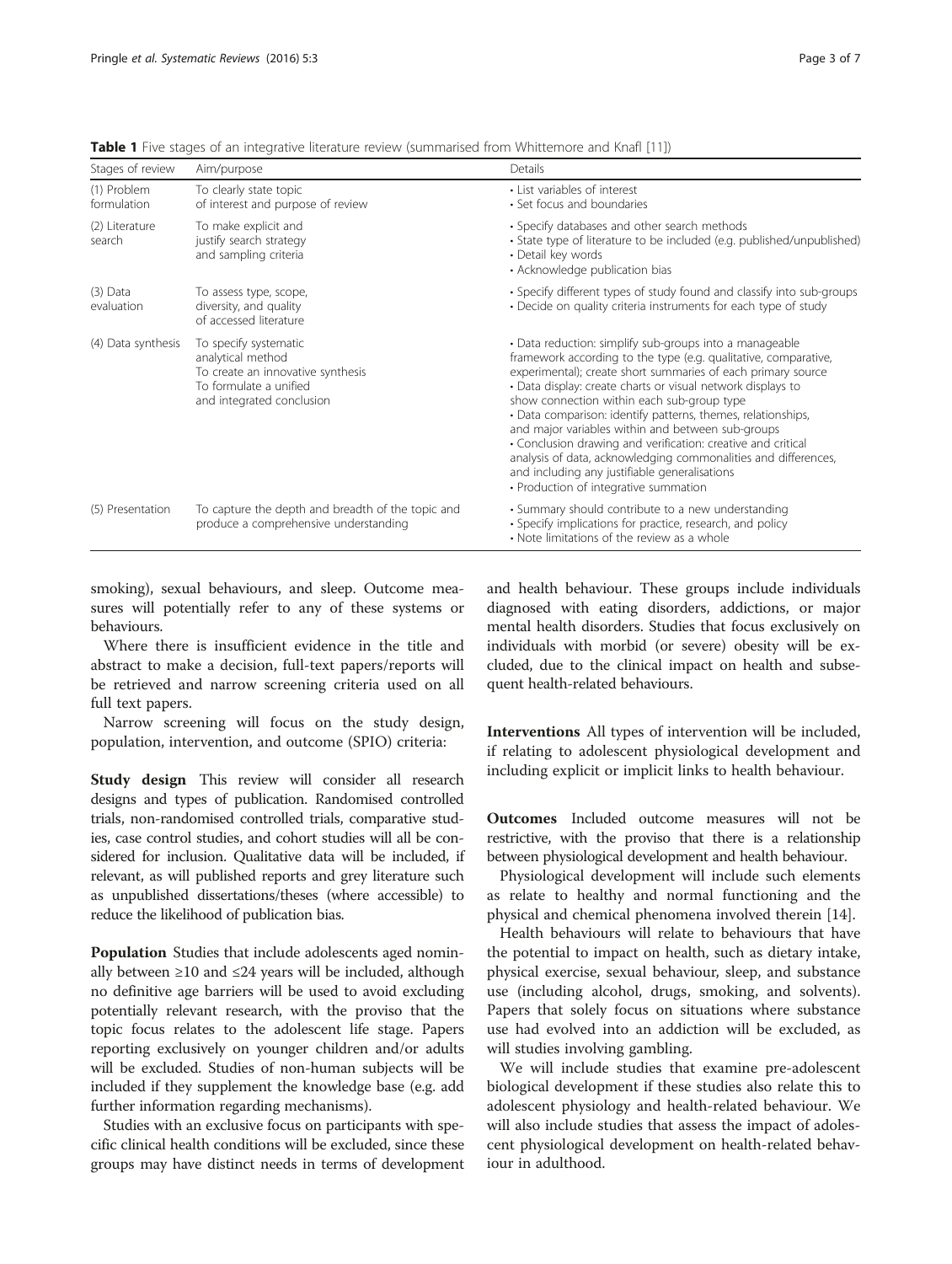Theoretical or discussion papers will be included if they contribute to our understanding of mechanisms or effects. We will exclude protocols that do not contain results.

Studies dating from 1980 will be included. Health promotion was formally acknowledged and defined as an important part of healthcare professional's work by WHO in 1986, as part of the Ottawa Charter [\[15](#page-6-0)]. It was therefore largely from this decade onwards that more formal initiatives started to be used and became the focus of research work. However, important earlier theoretical papers which contribute to our understanding will be considered for inclusion.

No initial language limitations will be applied. If necessary, we will seek translation of papers that appears to meet the inclusion criteria. Similarly, no geographical boundaries will be set.

Details regarding inclusion and exclusion criteria are summarised in Table 2.

The project group for this review will monitor all stages of the review process and is comprised of researchers with a background in public health, neuroscience, adolescence, and systematic reviewing, as well as policy/decision makers with a remit to improve health for young people across Scotland. An advisory group, including lay adolescent members, will provide additional guidance as necessary.

#### Literature search

A comprehensive search strategy that aims to be both sensitive and specific will be used in this review. An initial search strategy will be devised using the MEDLINE thesaurus and indexing system to identify appropriate MeSH headings and key/text words associated with the terms 'adolescence', 'physiology', and 'health-related behaviour'. This will be adapted for use across all included databases as necessary.

Stages in the literature search Stages in the literature search are summarised in Fig. [1](#page-4-0). Although not limited to empirical evidence, we will use

|  |  |  | <b>Table 2</b> Inclusion/exclusion criteria |  |
|--|--|--|---------------------------------------------|--|
|--|--|--|---------------------------------------------|--|

the Preferred Reporting of Systematic Reviews and Meta-Analysis (PRISMA) flow chart format to visually display the processes and findings of the review.

#### **Databases**

Details of databases to be used in the review are given in Table [3.](#page-5-0)

The term 'grey literature' came into common use in the 1970s [\[16](#page-6-0)] and is generally considered to refer to unpublished research.

In this review, Electronic theses On-line Service (EthOS) 1980–2015 and Zetoc conference proceedings (1980–2015) will be searched electronically. Google and Google Scholar will also be searched using key phrases.

In addition, key professionals and voluntary/third sector organisations will also be contacted for resources and reports that may not have been identified through routine searches of databases.

Reference lists of all eligible research or reports will also be scanned to identify potentially relevant references not retrieved by the database searches.

Two review authors will independently screen potential studies for eligibility at both broad and narrow screening stages. Members of the project or advisory teams will act as third reviewers in the case of eligibility uncertainty or discrepancy.

Bibliographic management A bibliographic data management system (RefWorks™) will be used to store and manage the results of the electronic database searches. This will also provide an audit trail of identified resources and give indicators of how they are subsequently classified and sub-divided during the broad and narrow screening processes.

| Inclusion criteria                                                                                                                                                                                                                                                                                                                                                                                  | Exclusion criteria                                                                                                                                                                                                                                                                                                                                                                                                                                                                                                                                |  |  |  |
|-----------------------------------------------------------------------------------------------------------------------------------------------------------------------------------------------------------------------------------------------------------------------------------------------------------------------------------------------------------------------------------------------------|---------------------------------------------------------------------------------------------------------------------------------------------------------------------------------------------------------------------------------------------------------------------------------------------------------------------------------------------------------------------------------------------------------------------------------------------------------------------------------------------------------------------------------------------------|--|--|--|
| Studies/reports involving:                                                                                                                                                                                                                                                                                                                                                                          | Studies/reports involving:                                                                                                                                                                                                                                                                                                                                                                                                                                                                                                                        |  |  |  |
| • Adolescents (nominal age range 10-24 years <sup>a</sup> )<br>and<br>· Physiological development, including<br>developmental influencers (e.g. biochemical influences,<br>hormonal activity, enzyme activity, and neurotransmitters),<br>with related outcomes<br>and<br>· Health behaviour (explicit or implicit),<br>including lifestyle or behavioural factors/outcomes,<br>and decision making | • Children (e.g. under 10 years <sup>a</sup> ) as sole focus and/or<br>• Adults (e.g. $>$ 24 years of age <sup>a</sup> ) as sole focus and/or<br>• Atypical or pathological physical/psychological/physiological<br>developmental focus (e.g. eating disorders, addictions, gambling,<br>or major mental health disorders) and their treatment interventions<br>• Sport performance studies<br>• Adolescent pregnancy (as sole focus)<br>· Incidence, prevalence, or trend papers (as sole focus)<br>• Protocols for studies yet to be undertaken |  |  |  |

<sup>a</sup>No definitive age barriers will be used to avoid excluding potentially relevant research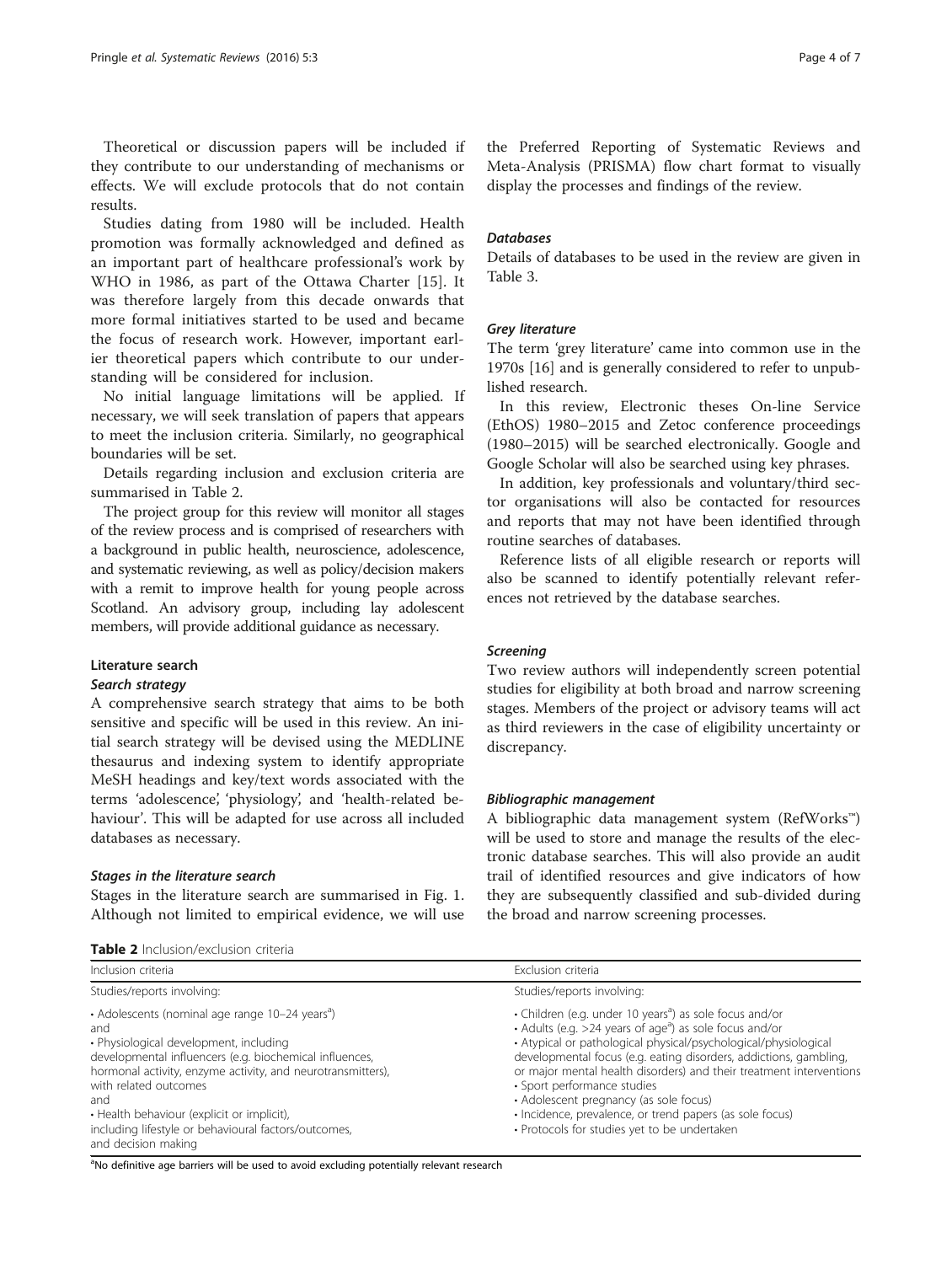<span id="page-4-0"></span>

### Data evaluation

Data extraction sheets and tables will be developed, tailored to the resources found. These will give an overview summary to assist in the production of groupings and classifications of the types of resources identified by the literature searches.

The different types of study or report will be classified into major groups and then divided into sub-groups, as necessary and relevant.

To assess the quality of papers selected for inclusion in the review, the UK Critical Appraisal Skills Programme [[17\]](#page-6-0) provides tools suitable for the evaluation of individual study quality. Quality assessment will address issues such as whether study aims are clearly stated and whether findings and conclusions are valid and/or credible. Two review authors will independently quality appraise included studies and agree the final assessment; a third reviewer will assist in the event of a discrepancy.

The critical appraisal of studies will assist with assessing the strength of evidence from individual and grouped studies.

#### Data synthesis

Once the final number of studies has been identified and appraised, the task of data synthesis will commence. It is anticipated that this will involve analysis within and across groupings, which could potentially include and compare:

- Population/age groupings
- Behaviours and risk
- Developmental stage
- Socioeconomic factors<br>• Gender
- Gender
- Individual or multiple lifestyle factors
- Outcome measures
- Theory or hypotheses bases

Depending on the findings, the type and scope of further analyses (e.g. meta-analysis, meta-synthesis, meta-summary) will be decided upon, and sub-set analyses carried out as necessary and/or feasible. Relevant statistical software will be used, if appropriate.

Charts and other visual displays will be used to show the patterns, connections, and variables within and across the data sources. These will assist in the production of an integrative summation, giving a critical analysis of the results as a whole and providing any conclusions, generalisations, and recommendations from the review.

### Presentation

The integrative summation will form the basis of a report on the findings of the review. Presentation and dissemination of results will be through local, national, and international publications and conferences, via a variety of media (e.g. slide presentations, podcasts,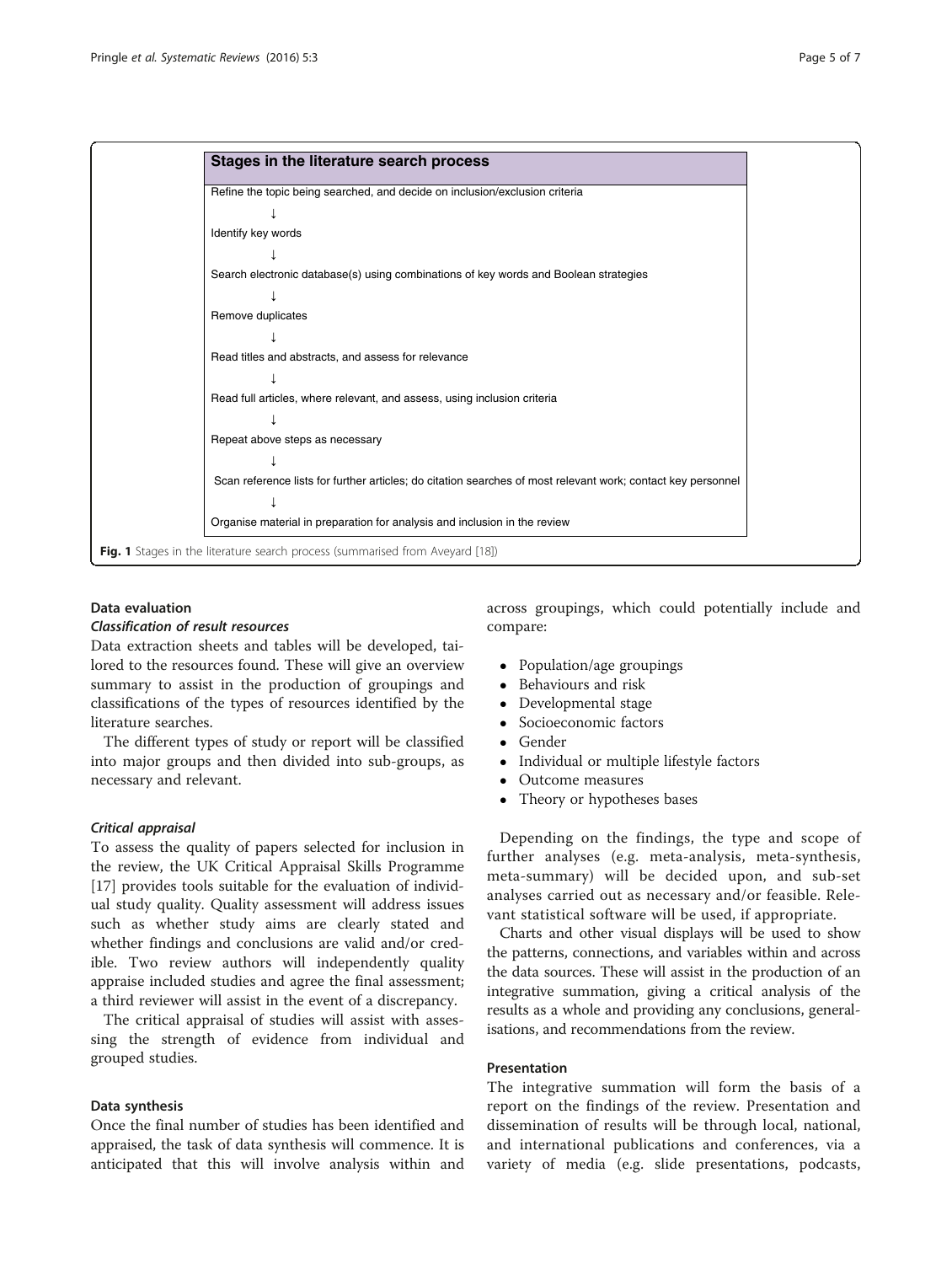#### <span id="page-5-0"></span>Table 3 Databases to be used in the systematic review

| Database        | Details                                                                                                                                                                                                                                                                                        |
|-----------------|------------------------------------------------------------------------------------------------------------------------------------------------------------------------------------------------------------------------------------------------------------------------------------------------|
| AMFD            | Allied and Complimentary Medicines Database,<br>with a focus on complimentary medicine,<br>palliative care, and professions allied to medicine                                                                                                                                                 |
| <b>ASSIA</b>    | Applied Social Sciences Index and Abstracts;<br>includes literature from psychology, sociology,<br>medicine, anthropology, politics, and law                                                                                                                                                   |
| CENTRAI         | Cochrane Central Register of Controlled Trials;<br>summary details of published and unpublished trials                                                                                                                                                                                         |
| <b>CINAHI</b>   | Cumulative Index to Nursing and Allied Health Literature.<br>Includes over 2.6 million records dating back to 1981;<br>books and dissertations also included                                                                                                                                   |
| <b>FMBASE</b>   | Excerpta Medica Database covers biomedical<br>and pharmacological literature                                                                                                                                                                                                                   |
| <b>FRIC</b>     | Education Resources Information Center (ERIC);<br>described as the world's largest database of<br>educational literature                                                                                                                                                                       |
| <b>HMIC</b>     | The Health Management Information Consortium;<br>brings together the bibliographic databases of two<br>UK health and social care management systems: the<br>Dept of Health's library and information services and<br>King's Fund information and library services.<br>Includes grey literature |
| <b>MEDLINE</b>  | Covers health-related journals worldwide, focusing<br>on evidence/research based work; includes in-process<br>and non-indexed items                                                                                                                                                            |
| <b>PsycINFO</b> | Abstract database providing systematic coverage<br>of psychological literature as far back as the 1800s                                                                                                                                                                                        |
| PubMed          | Includes Medline, plus a comprehensive and broad-ranging<br>selection of health-related journals and books                                                                                                                                                                                     |
| Discovery       | University of Edinburgh accumulated databases and<br>resources                                                                                                                                                                                                                                 |

written summaries) and for a variety of audiences (e.g. academic/health professionals, lay audiences, including adolescents and pictorial versions for those with reading difficulties).

#### **Discussion**

### Strengths and limitations of the review

This review seeks to provide a comprehensive understanding of the complexities surrounding adolescent physiological development and the relationship and links to health behaviour. As such, the review aims are ambitious in their scope and depth. Although the review will use a clear and systematic approach to searching, screening, and reviewing studies, the search strategies and engines may not capture all relevant material. The findings may also be open to selection bias. The presence of the wider project research team and advisory/ reference groups will serve to minimise such bias.

### Relevance of the review

It is anticipated that the results of the review will be of interest to a wide variety of policy makers, organisations, and individuals working with adolescents across health, social care, and education. We will therefore seek to make the findings from the review widely available. The findings will also be used to inform future research strategies, by identifying areas where further evidence would be beneficial and providing the necessary background information to justify research funding allocation and priority.

### Additional file

[Additional file 1:](dx.doi.org/10.1186/s13643-015-0173-5) Adolescent project overview. This provides details of where this current review is placed within the broader context of adolescent study by the project team. (DOCX 28 kb)

#### Competing interests

The authors declare that they have no competing interests.

#### Authors' contributions

JMcA, RJ, EH, NA, and SJB were involved in the conceptualisation of the study; JP, JMcA, KM, and RJ contributed to the protocol construction; and JP, JMcA, and KM carried out the manuscript draft. All authors read and approved the final manuscript.

#### Acknowledgements

We would like to thank our advisory group members for supporting this project and funders: MRC (MR/KO 023209/1), CSO, and NHS Health Scotland.

#### Author details

<sup>1</sup>Scottish Collaboration for Public Health Research & Policy (SCPHRP), University of Edinburgh, 20 West Richmond St, Edinburgh EH8 9DX, UK. <sup>2</sup>NHS Health Scotland, Edinburgh, UK. <sup>3</sup>University College London, London, UK.

#### Received: 17 September 2015 Accepted: 18 December 2015 Published online: 05 January 2016

#### References

- 1. Dick B, Ferguson BJ. Health for the world's adolescents: a second chance in the second decade. J Adolesc Health. 2015;56:3–6.
- 2. World Health Organisation (WHO): Adolescent development. 2015 [http://](http://www.who.int/maternal_child_adolescent/topics/adolescence/development) [www.who.int/maternal\\_child\\_adolescent/topics/adolescence/development](http://www.who.int/maternal_child_adolescent/topics/adolescence/development). Accessed 06/03/15.
- 3. Sawyer SM, Afifi RA, Bearinger LH, Blakemore S-J, Dick B, Ezeh AC, et al. Adolescence: a foundation for future health. Lancet. 2012;379:1630–40.
- 4. Adams GR, Berzonsky M. Blackwell handbook of adolescence. Oxford: John Wiley & Sons; 2008.
- 5. Black MM, Hurley KM. Investment in early childhood development. Lancet. 2014;384:1244–5.
- 6. Jolly R. Early childhood development: the global challenge. Lancet. 2007; 369:8–9.
- 7. World Health Organisation (WHO): Early child development. 2015. [http://](http://www.who.int/social_determinants/themes/earlychilddevelopment) [www.who.int/social\\_determinants/themes/earlychilddevelopment](http://www.who.int/social_determinants/themes/earlychilddevelopment). Accessed 3 Apr 2015.
- 8. Call KT, Riedel AA, Hein K, McLoyd V, Petersen A, Kipke M. Adolescent health and well-being in the twenty-first century: a global perspective. J Res Adolesc. 2002;12:69–98.
- 9. Jackson CA, Henderson M, Frank JW, Haw SJ. An overview of prevention of multiple risk behavior in adolescence and young adulthood. J Public Health. 2012;34 suppl 1:i31–40.
- 10. Oliver S, Kavanagh J, Lorenc T, Oliver K, Harden A, Thomas J, et al. Health promotion, inequalities and young people's health: a systematic review of research. London: EPPI-Centre, Social Science Research Unit, Institute of Education, University of London; 2008. Report.
- 11. Whittemore R, Knafl K. The integrative review: updated methodology. J Adv Nurs. 2005;52:546–53.
- 12. de Souza M, de Silva M, Carvalho R. Integrative review: what is it? How to do it? Einstein. 2010;8:102–6.